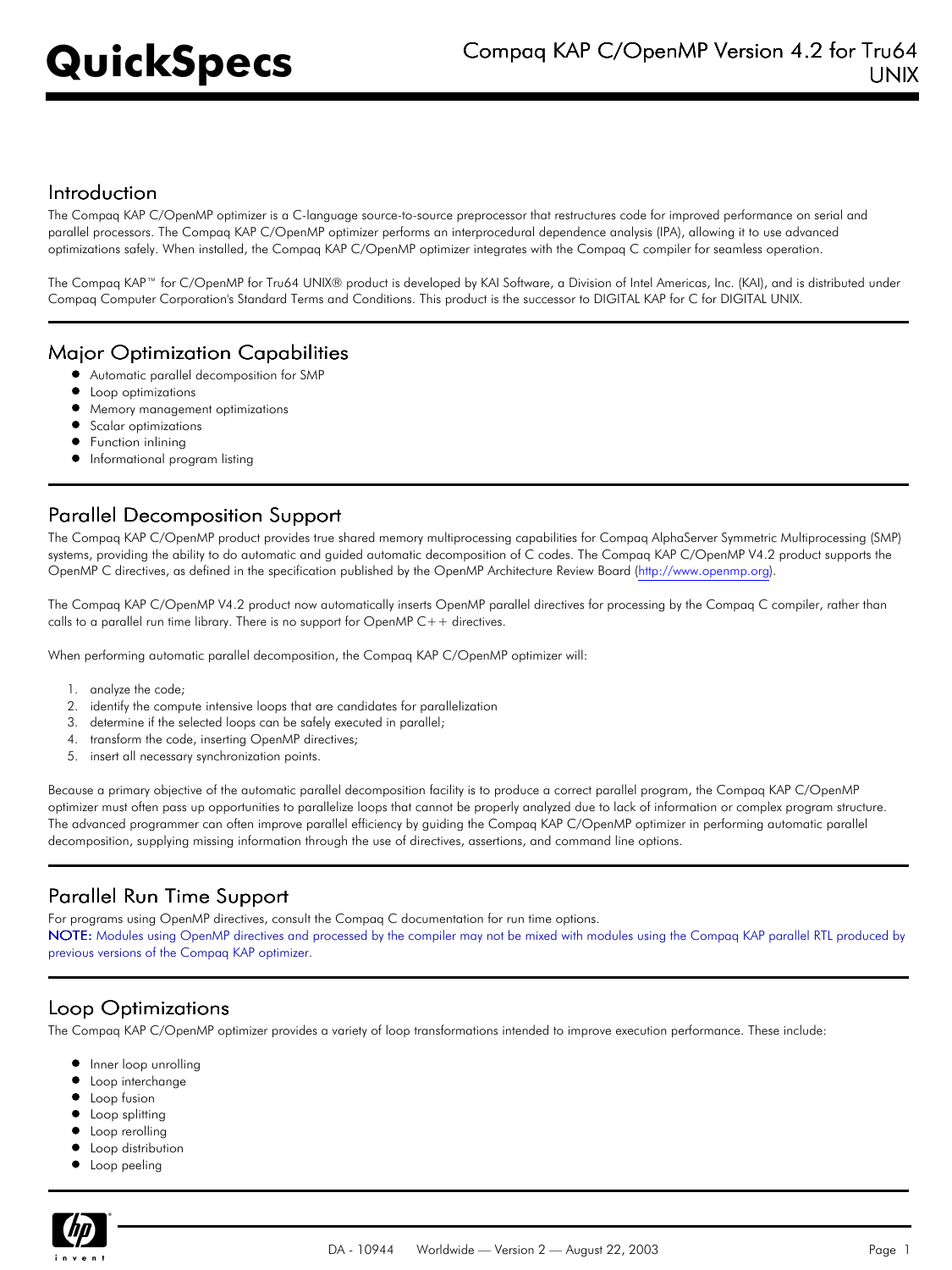### Memory Management Optimizations

The Compaq KAP C/OpenMP optimizer provides several optimizations to conserve memory resources and improve data locality. These include:

- Outer loop (two-dimensional) unrolling to block data for the cache
- Natural data alignment

# Function Inlining

The Compaq KAP C/OpenMP optimizer can selectively insert both function and subroutine code into the main code stream, a capability referred to as "inlining". Inlining a function allows the Compaq KAP C/OpenMP optimizer to include the function code in its IPA, resulting in a more thorough analysis and optimization. Inlining also eliminates the call overhead and may enable better code scheduling by the compiler.

In addition to inlining, the Compaq KAP C/OpenMP optimizer can perform only the IPA operation on a function or subroutine. When this option is selected, the function or subroutine is temporarily inlined while IPA is performed, and then is removed. The IPA option provides the benefit of an improved interprocedural analysis without the code size expansion that results from inlining. The source of function and subroutine code for inlining or IPA can be a specific set of files, or a special inline library file that is built and maintained by the Compaq KAP C/OpenMP optimizer.

# Scalar Optimizations

The Compaq KAP C/OpenMP optimizer can perform many standard scalar compiler optimizations, including:

- $\bullet$ Dead code elimination
- $\bullet$ Induction variable recognition
- $\bullet$ Invariant IF restructuring
- $\bullet$ Reciprocal substitution
- Global forward substitution
- **•** Lifetime analysis

# Informational Program Listings

The Compaq KAP C/OpenMP optimizer optionally provides an informational listing file, outlining the results of its processing. The content of the listing file may be controlled through an option switch. Content options include:

- Call tree of entire program
- KAP options used for each program unit
- Loop optimization table for each program unit
- Program unit names inserted in error output as they are processed
- **•** Compilation performance statistics
- Loop summary table, summarizing number of loops transformed
- Transformed program listing

# Control of KAP Options

The Compaq KAP C/OpenMP optimizer is provided with a set of default option settings. While the default settings make the optimizer easier to use, they may not provide optimal performance for every program. And, since some of the transformations change the order of computation, some numerical differences in results may occur in sensitive programs. The Compaq KAP C/OpenMP optimizer provides a large set of command qualifiers and in-source directives and assertions that allow the advanced user to customize KAP transformations for a particular application program. For cases where the application is sensitive to accumulated rounding error, the optimization level may need to be reduced. Consult the user documentation for advice on using the many options provided.

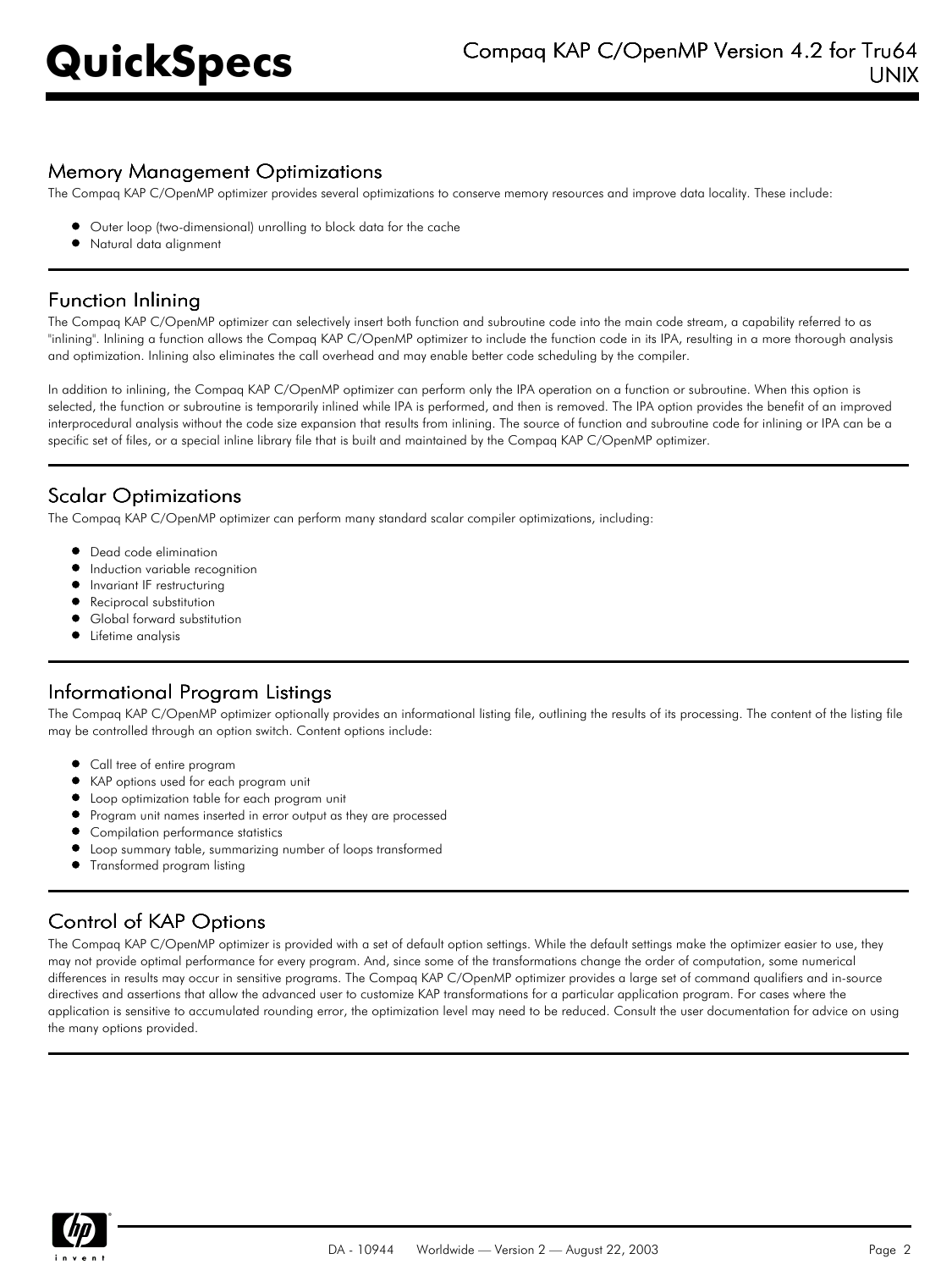# Run-Time Library Distribution

The Compaq KAP C/OpenMP kit includes one or more Run-Time Libraries that are needed to support the execution of certain Compaq KAP functions. You may copy and distribute royalty-free the Run-Time Libraries (the "RTLs") with your application, provided that you:

- 1. distribute the RTLs only in conjunction with and as a part of your application;
- 2. include KAI's copyright notice on each copy of the application;
- 3. do not use the Compaq or KAI name, logo, or trademarks to market your application;
- 4. agree to indemnify, hold harmless, and defend both Compaq and KAI from and against any claims or lawsuits, including attorney's fees, that arise or result from the use or distribution of your application.

For Compaq KAP C/OpenMP V4.2, the RTL images are designated as:

 $\bullet$  libkio.a

#### Hardware Requirements

Compaq KAP C/OpenMP V4.2 for Tru64 UNIX will operate on any AlphaStation or AlphaServer capable of running Tru64 UNIX.

### Disk Space Requirements

| Disk space required for installation; |                                          |            |
|---------------------------------------|------------------------------------------|------------|
| Root file system:                     |                                          | 0KB        |
| Other file systems:                   | /usr                                     | 10MB       |
|                                       | /tmp                                     | 3KB        |
|                                       | $/\text{var}$                            | <b>OMB</b> |
|                                       | Disk space required for use (permanent): |            |
| Root file system:                     |                                          | <b>OKB</b> |
| Other file systems:                   | /usr                                     | 10MB       |
|                                       | /var                                     | <b>OMB</b> |

These counts refer to the disk space required on the system disk. The sizes are approximate; actual sizes may vary depending on the user's system environment, configuration, and software options.

#### Software Requirements

For Compaq Tru64 UNIX Systems:

- Compaq Tru64 UNIX Operating System, V4.0D-V4.0G or V5.0-V5.1
- Developer's Toolkit for Tru64 UNIX V4.0D-V4.0G or V5.0-V5.1 (SPD 44.36)
- For V4.0F only, Developer's Toolkit Supplement V4.0F

# Growth Considerations

The minimum hardware/software requirements for any future version of this product may be different from the requirements for the current version.

#### Distribution Media

This product is distributed on the Compaq CD-ROM Software Library for Tru64 UNIX and is also available as an individual product CD-ROM.

The software documentation for this product is available as part of the Tru64 UNIX Online Documentation Library on CD-ROM (QA-054AA-H8), and is also available as a printed documentation set.